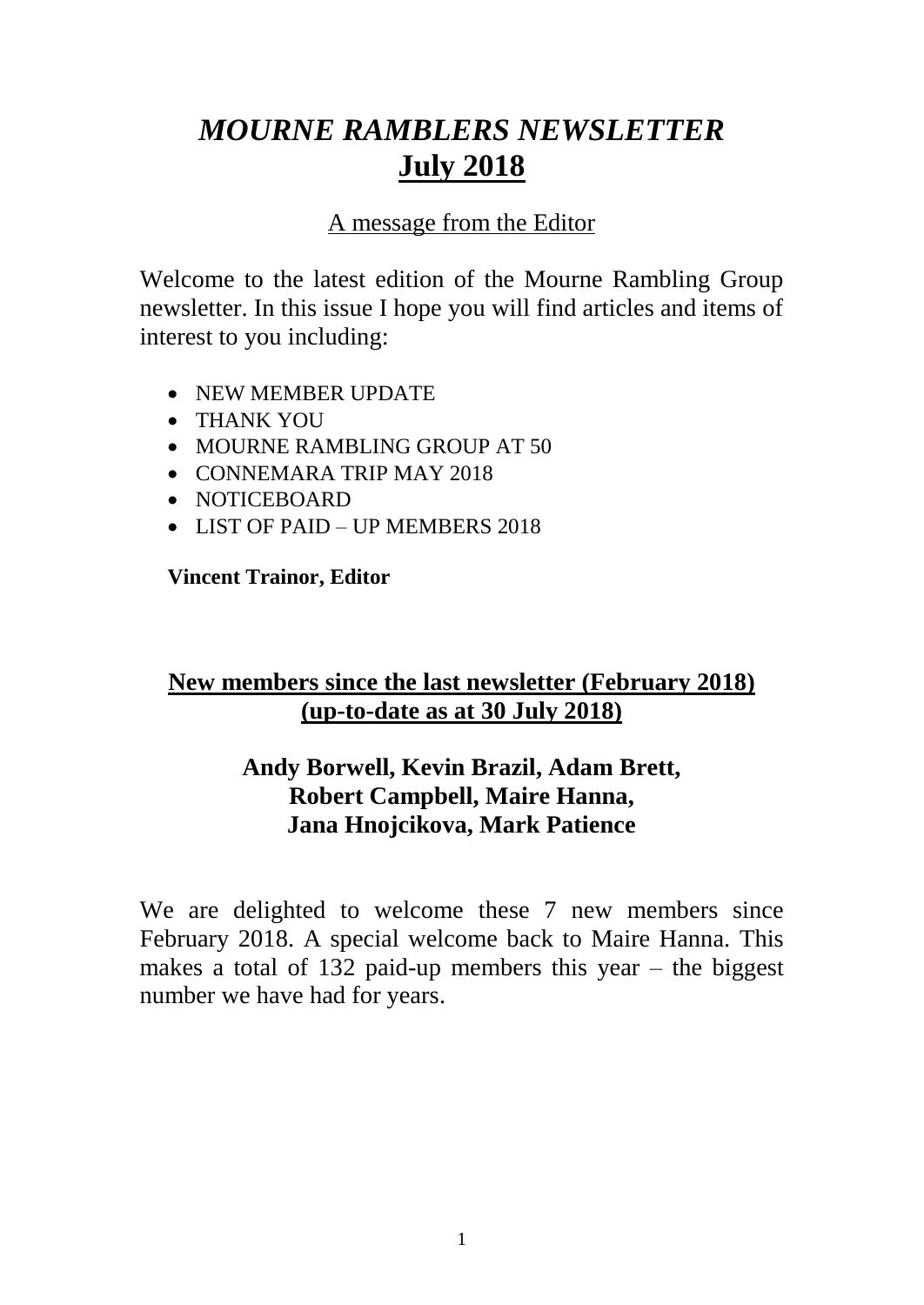# **THANK YOU**

Since the last newsletter, there have been quite a few events organised by members for the group. We would like to offer our thanks on behalf of everyone for the following:

- **Connemara (25 – 29 May).** This trip to Connemara was organised by Andrew McKibbin for an A/B group. Ray Gray organised the same trip for the C group. A special thanks to Andrew and Ray for doing the organising and leading. Thanks also to Ellen Greaney and Ray Gray for the reports on the trip (article below)
- **Annual Picnic (10 June).** Meelmore Lodge was again the venue for the annual picnic and there was a good turnout of ramblers present on a beautiful summer's day. We extend our sincere thanks to Carmel Quinn and Toni & Jan Taylor for their efforts in planning and providing the party. Thank you to everyone who came along and especially to those who brought items along. Finally, thanks to Meelmore Lodge for the use of their most suitable premises.

# Mourne Rambling Group at 50

In 2019 the Mourne Rambling Group will have been in existence for 50 years, a great reason to celebrate. A sub-committee has been looking at what the most appropriate ways to do this would be. Currently we plan an activity for each quarter of 2019.

The first will include a **Launch Dinner** to which we may invite representatives from the print and broadcasting media, from other walking groups and rescue services. This will take place in middle to late January in a venue as yet to be chosen and replace the 2018 Christmas dinner.

Media sub-committee: George Acheson, Rennie Gribbin and Vincent Trainor; Celebration and Launch dinner sub-committee: Ray Gray, Vincent McKenna and Fionnuala Carragher.

In May / June we plan to organise a **Challenge Walk** along the route of Harry's walk, the 20 mile stretch from Donard Park to Rostrevor or vice versa. Details of arrangements for direction and facilities for a shorter walk are yet to be worked out. We are still deliberating as to whether to make this a 'members' only event or to team up with an appropriate charity and make it open.

In the third quarter around July / August we plan a **Weekend Walking festival** around July / August with a less challenging family walk on Saturday and a range of walks on Sunday open to non-members who can thereby profit from the accumulated knowledge of MRG members over 50 years. Do we know every hole in the ground? Maybe not but we know where they congregate!

Sub-committee for the Challenge walk and the festival: Joe McKnight and Bert Rima.

The main celebrations will take place in October with a **dinner** planned for the **Slieve Donard Hotel** at which we will look back on the 50 years of MRG by publication of a magazine, slide shows, raffles and talks by members etc.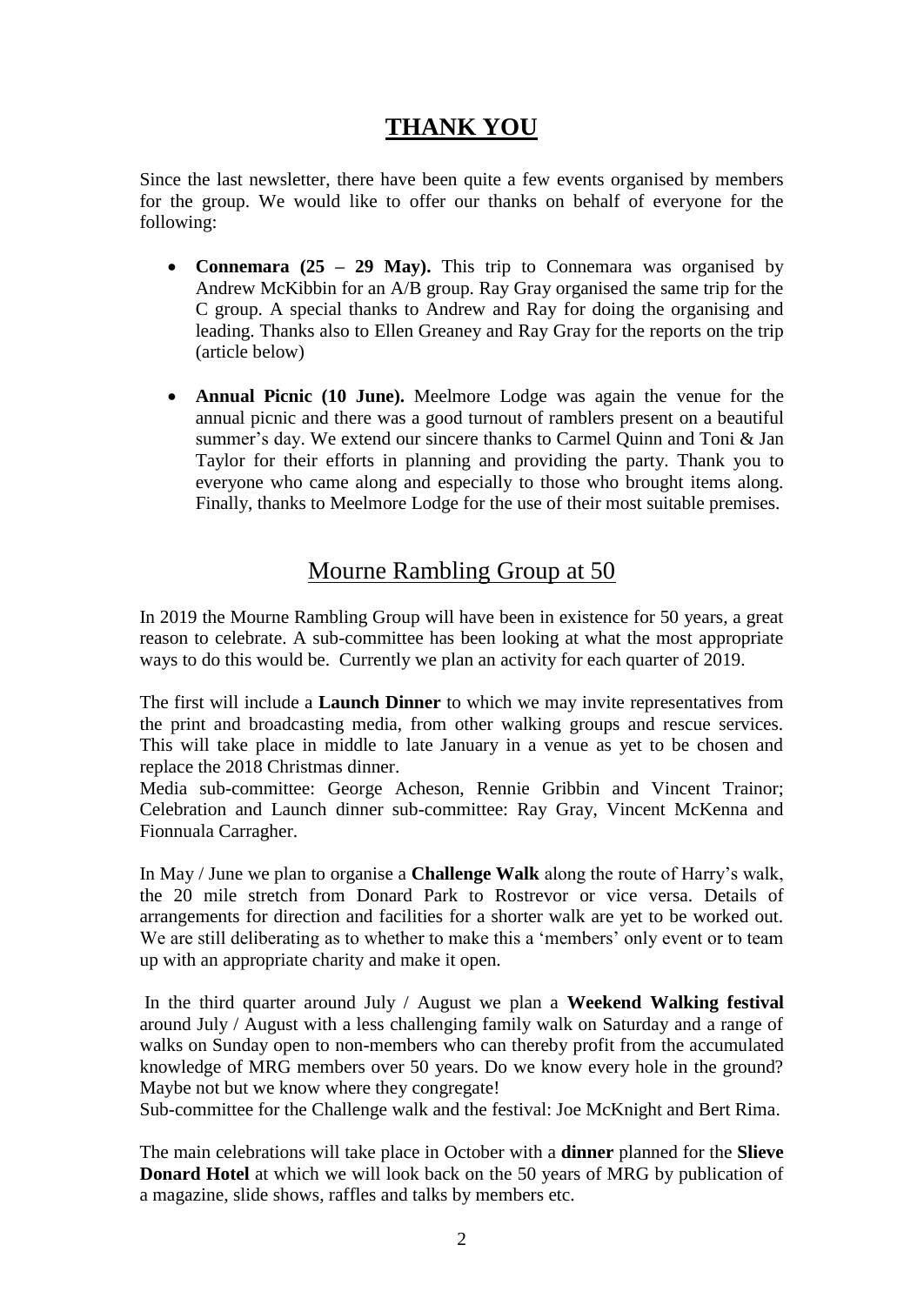In the final quarter we will also hold a wine and cheese event to announce the winners of a **photographic competition** for the members of the MRG. Sub-committee: Harry Goodman and Rennie Gribbin.

The arrangements are in the early phases of development and as such not yet set in stone. Hence, the MRG committee is still able to entertain suggestions by members.

If you have any suggestions, email or phone Vincent, George, Joe or myself.

|                                 | Vincent Trainor Mobile 07835 128564  | Home 028 4176 3101 |
|---------------------------------|--------------------------------------|--------------------|
| Email trainorvj@yahoo.co.uk     |                                      |                    |
|                                 | George Acheson Mobile 07763 985499   | Home 028 9334 0642 |
| Email georgeacheson@hotmail.com |                                      |                    |
|                                 | Joe McKnight Mobile 07725 649536     | Home 028 9050 7589 |
| Email joe_v_mcknight@me.com     |                                      |                    |
|                                 | <b>Bert Rima</b> Mobile 07971 633056 | Home 028 9066 5905 |
| Email bert.rima@talktalk.net    |                                      |                    |

Bert Rima

## Connemara trip May 2018

'B' Group

Leader : Andrew McKibbin

Followers : Mark McGinley, Bert Rima , Marie Hoeritzauer , Joe Wilson , Noel Rice , Pam Quiery , Dermot MacDermott , Domnall McComish and Ellen Greaney.

The 'B' Group enjoyed 3 stunning walks over the May bank holiday weekend in Connemara, gallantly led by Andrew Mc Kibbin over forest track, bare crag and tussocky grass with a little bog thrown in, in South Mayo and North west Galway. We basked in glorious sunshine on all days and consequently the vistas were tremendous . To enjoy 1 such day in Connemara is a treat but we were really blessed to have 3 in succession.

On Saturday morning we eyed that day's target , Mweelrea , from the hotel terrace ,at 8.30 its peak was masked by a thin veil of cloud but otherwise there was scarcely another cloud in the sky. Having driven around the north side of Killary, we parked at the newly renovated Delphi Adventure resort. We set off up the forest track, shortly after leaving the trees behind we took to the open hill onto the flank of Mweelrea, the terrain was grassy by times and boggy at others , as we climbed the view over the fiord below opened up to our left and over the broad glaciated valley to our right. After a steep ascent we gained the Southeast spur-Derreennawhinshin, then down to the saddle, there we lunched surrounded by flying insects which we figured were mayfly on their brief flight, could they really have made it up here out of the depths of Lough Lugaloughan 100metres below? Next it was more climbing to the summit of Mweelrea at 814m. From there we viewed the curve of Glasillaun beach on the rugged coastline on the south side of Killary with the Twelve Bens further on and beneath us, Silver Strand on its northern side. Then down again to the saddle at 645m, a brief respite then up again onto the arête to Ben Bury as we climbed we looked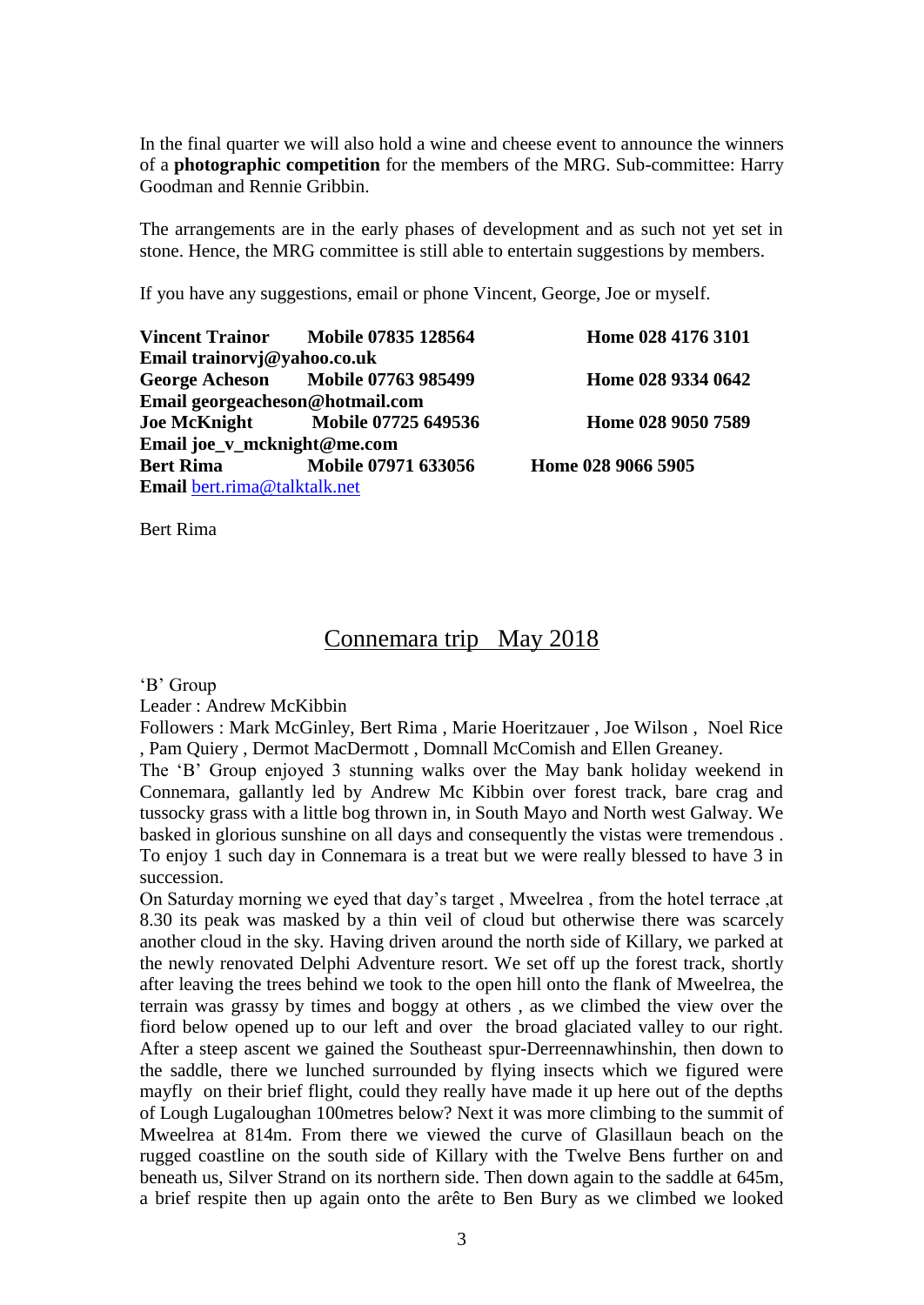down into a steep drop to boggy lowlands, ahead of us was Doo Lough with green hills of Sheefry behind. As we walked towards Ben Lugmore we had a terrific view down onto the corrie track coming in from Doo Lough as it wriggled its way up an impossibly steep route up onto the arête. From here we could see our way back to Delphi laid out below us. Heading downwards southeast along a spur from Ben Lugmore East Top, we negotiated some difficult terrain, the worst of which was the aforementioned tussocky grass with its hidden holes and pools of water. Some of us went in deep and some lost sections of poles but we laboured on to the next obstaclea stream to be crossed on a treacherous iron bridge but once that was cleared, the track homewards was just on the other side and we were happy to have our  $1<sup>st</sup>$  peak bagged.

Stats: 14 Km ; 1250 m ascent ; 7.5 hours .

Next morning, Sunday, almost the same crew, minus Noel but plus Domnall , set out with Andrew to walk in the Bens, motoring in along the Inagh Valley, to our right we had the Bens ranged up beyond Lough Inagh while the Maumturks were to our left. We parked at Derryclare Nature Reserve, then followed the forest track to access the lower slopes of Derryclare. The ascent took us up gently at first, then more acutely over ice scraped bare rock slabs on a spur to the summit of Derryclare at 673m.looking northwards our next objective, Ben Corr was etched against a blue sky , it seemed just a little drop down to the saddle and a little climb up would have us there in a jiffy, but first some sustenance, while we munched on ham & cheese or should that be cheese & ham we took in the view below, of the broad Inagh Valley with the Maumturks stretching SE acing as its full stop, far out to the west lay the Aran Islands and to their south the suggestion of the Clare coast. Moving on down, we negotiated a lot of bare rocky slabs then up to reach the pinnacle of 711m . With Ben Corr at our back we set our face towards home , the route was obvious, a bare rocky spur stretching east down to the forested valley floor west of Lough Inagh, having stepped our way carefully down we then dropped off the spur into a river valley with rough grazing, soon to be the summer quarters of a herd of bovines, which we met being escorted up by 2 young men cheerfully carrying materials to fence off the valley's mouth. We crossed the stream , then took the forest track back to where we left the cars earlier.

Stats: 11Km ; 880m ascent ; 6 hours

Monday's walk in the Sheefry Hills had long been one I myself wanted to attempt. Basically this is a ridge stretching east west, rising to 760m which is laced by corries on all sides each corrie drained by a many branching stream. The same core group togged out but today, Joe & Donal absented themselves on other important business. Driving north we parked on a lay-by off the R335, north of Doo Lough. From there we walked up a gentle spur above Lough Alisheen, soon the grassy slope became steeper and the view more open as we neared the tabletop summit of Barrclashcame North Top , here we took a breather to appreciate the view of Mweelrea looming to the west with a black surfaced Doo Lough in between, while to the north beyond the coastal lowlands, lay Clew Bay with its many islands . Next came a demanding , steep stepped rise to Barrclashcame , a broad flattish top Here we broke for lunch and again we were surrounded by insects, large olive green with darkish spots, they were to be seen later all along the sharp ridge as we walked towards Tieveummera. We continued on this ridge, on our left the corrie walls fell away steeply to where the peat hags took over, they in turn gave way to forested lowlands and beyond lay the coastal plains with islanded Clew Bay further north, ahead of us to the north east the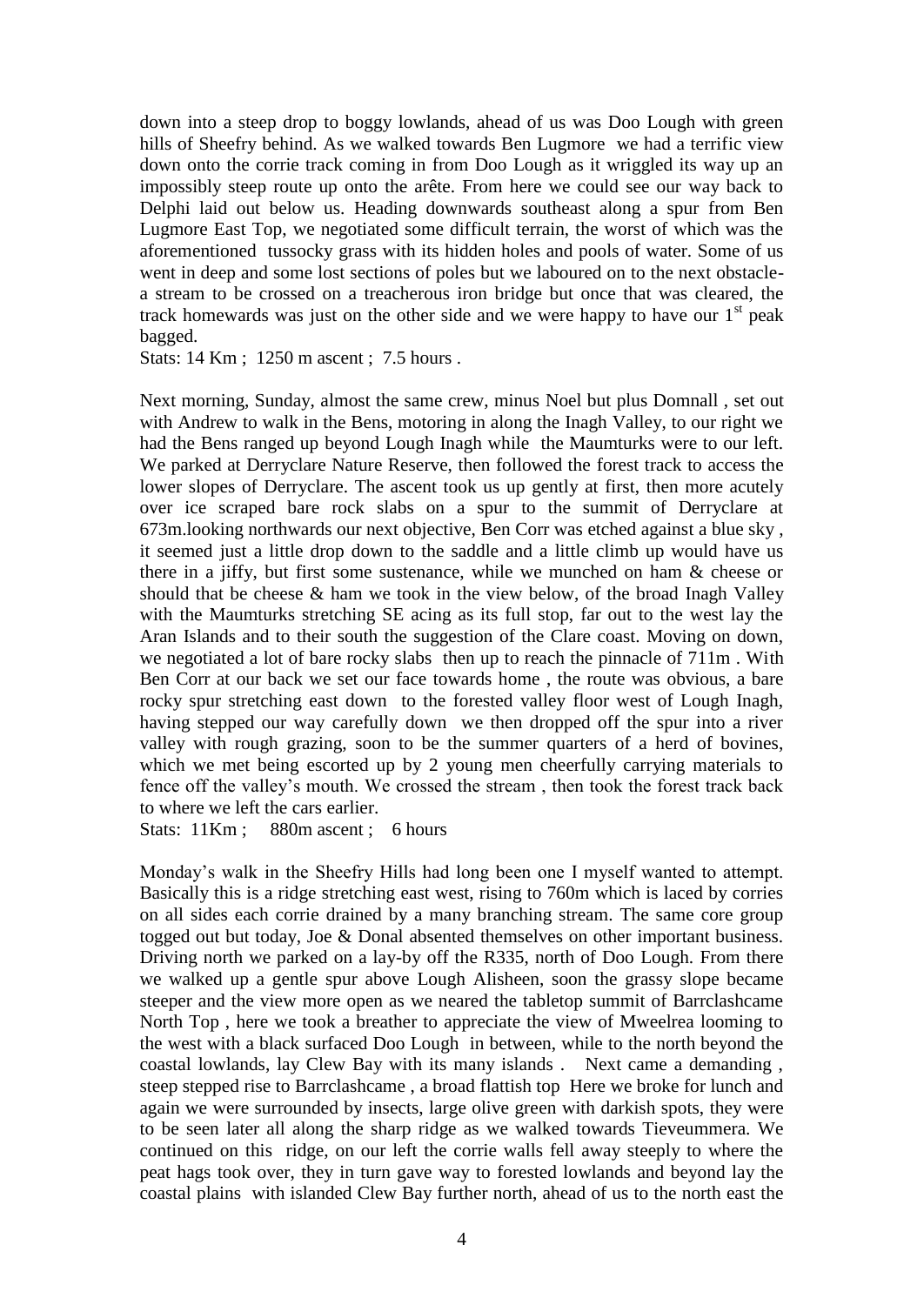chapel on Croagh Patrick glinted white in the sun. How did we get so lucky to enjoy such great walking with splendid views for the  $3<sup>rd</sup>$  consecutive day? Following the ridge a little further, we then descended the steep grassy northern slope projecting onto the undulating peatlands, from above, examining our way west , we anticipated some yielding, wet boggy ground, but in fact it proved to be dry and firm as we made our way back, crossing a couple of deeply etched streams to descend again by the spur above Lough Alisheen to reach the cars on the R335. Some fancied a quick explore in Louisburg, others just wanted a shower, a rest and a drink back at the hotel. Another satisfying day!

Stats : 14Km ; 930m ascent ; 5.75 hours.

Ellen Greaney

#### Mourne Rambling Group

Connemara trip - 25 to 29 May 2018 C Group report

There were twelve in total at varying times that made up the C Group - Irene Cauley, Ray Gray, Domnall McComish, Elaine MacFarlane, Hilja McMahon, Alice McParland, David Oldfield, Marty Overend, Norman Patton, Noel Rice, Toni Taylor & Kingsley Thompson.

Norman, Kingsley & I had spent a couple of days in the area over St Patrick's weekend to do a recce. We therefore had a fairly good idea of what to expect and to plan three suitable walks for the C Group. We were looking for routes that were enjoyable, not too strenuous but not lacking an element of challenge. After realising (the hard way) that Connemara deserves respect, I think we got there in the end! On the Friday that we arrived, seven of us-Elaine, Norman, Kingsley, Noel, myself and Mark and Dermot of the B Group, walked up and down Diamond Hill as a "curtain raiser" This is a walk of around 8km with 500m of ascent. The walk took us two and a half hours and was well worth the effort for the views at the summit. Now for the real walks!

Day 1. Lettergesh & Garraun (otherwise known as The Benchoona Horseshoe)

The weather was magnificent and the views were equally so from start to finish. This walk was around 12km with over 800m of ascent. The first hill, Benchoona is around 600m above sea level and as we started from sea level (we parked on Lettergesh beach) the first couple of hours were a real "grueller" It was very steep in places, particularly the second half of the climb but the summit area was most interesting as it included quite a few small lakes and rocky areas. We descended via Garraun and Altnagaighera. The walk took us almost 6 hours and we called for a welcome coffee and a bun afterwards at a beach café.

#### Day 2. Leenane Hill

This was intended to be the big day, and so it turned out! Again, the weather was superb; wall to wall sunshine, very little breeze and not a cloud in the sky! An added bonus was that we started (and finished) this walk from our hotel as we were staying at Leenane. We covered over 14km with around 900m of ascent. Our main objective was Leenane Hill (618m above sea level) and this was reached after visiting a neighbouring hill along the way. This was meant to be Tonalee but in the event we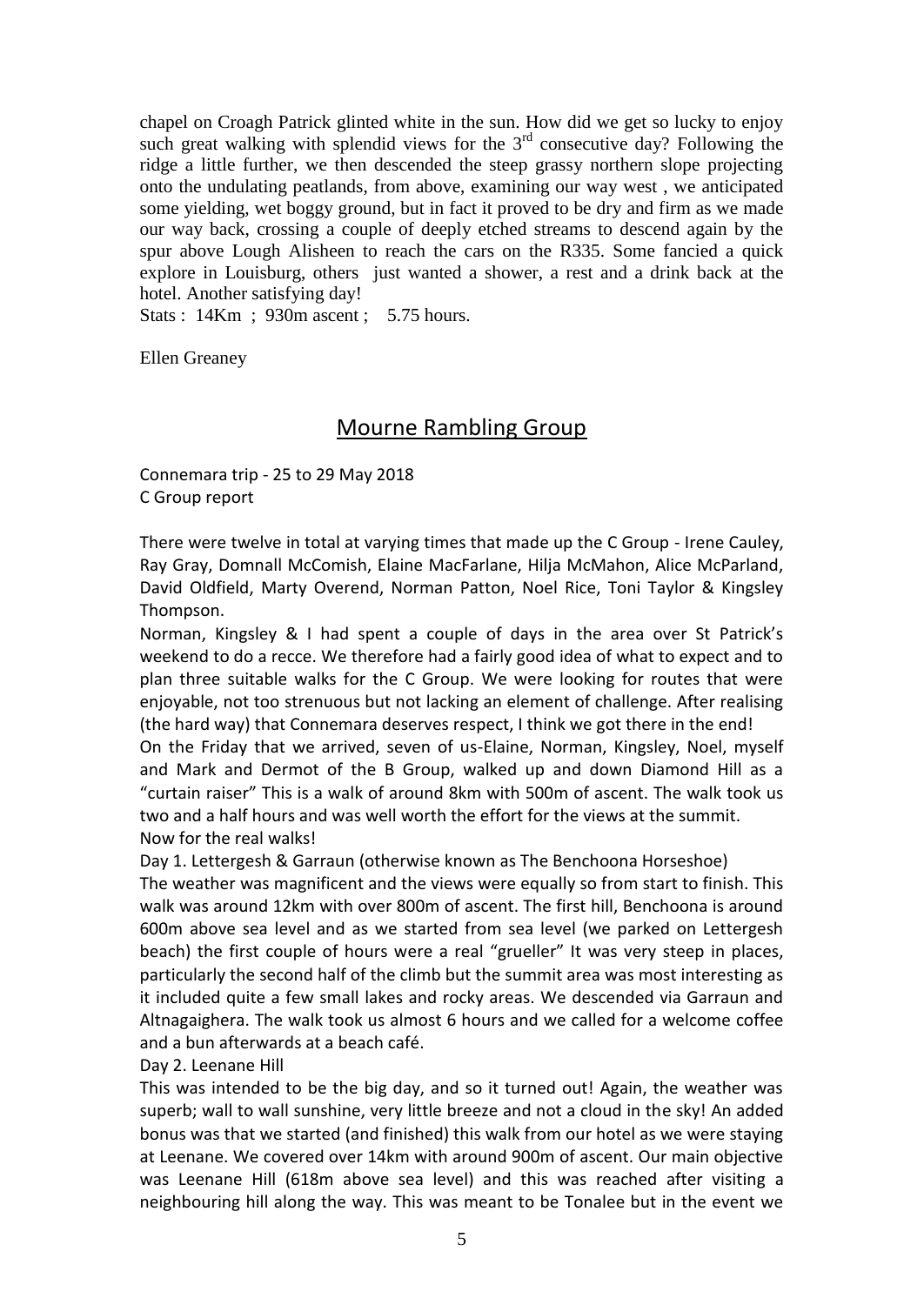changed our minds and paid our respects to the adjacent hill with no name. This seemed like a good idea at the time. We had lunch near the summit of Leenane Hill and we descended via more unnamed hills and the Laghyfahaghaun river valley. Magnificent views over the Maumturks to the south and Killary Harbour, Meelwrea and the Sheefrey Hills to the north. What a day!

#### Day 3. Mweelin

This is a horseshoe adjacent to Diamond Hill and includes the summits of Benbaun, Benbrack and Knockbrack. It was an excellent walk to finish our visit to Connemara. It was the shortest of the three main walks we did at ten and a half kilometres. Nevertheless, there was over 800m of ascent and we were on the hill for five and a half hours. The first hill we climbed was Benbaun and I will remember it as being one of the steepest hills I have climbed! Thankfully at 477m asl there was not too much climbing! This area is in the Connemara National Park and there are splendid views over the Twelve Bens. From the summit of Benbaun there is was a further steady ascent over rocky terrain to the summit of Benbrack. This would have been a great place for lunch had it not been for the midges! We therefore moved on to Knockbrack for lunch where there was a welcome breeze to keep the midges at bay. The descent from Knockbrack was short but very steep. It was then a short drive back to Leenane where we enjoyed a pint (or two) and entertainment from a Yorkshire folk group, The Wild Geese. A perfect end to a perfect day!

I would like to thank everyone for their input on this trip. Again, my special thanks to Norman for his assistance in leading the C Group.

We hope to be returning to Connemara next year - same place, same time! There is plenty of walking in this area.

Ray Gray

# **NOTICEBOARD**

- The trip to Wicklow takes place from  $10 13$  August. Three days of walking are planned with the welcome assistance of the Irish Ramblers. There will be B and C group walks on Saturday and Sunday led by members of the Irish Ramblers. There will be a short walk on Monday before setting out for home. This will also be led by Irish Ramblers. In addition, a group of our members plan to go up Lugnaquilla on the Friday. A great weekend is planned for all. Sincere thanks to the Irish Ramblers for all their help. We hope to reciprocate their kindness when a group of Irish Ramblers visit the Mournes at the end of October.
- Our Annual Bring-a-Bag day will take place on the walk from Carrick Little on Sunday 30 September. On that day members are encouraged to help clean up an area of the Mournes by taking off the mountain some of the litter they encounter. Bags will be provided for the purpose.
- **The Annual General Meeting of the Mourne Rambling Group will be held on Sunday 07 October at 4.30pm in the Tollymore National Outdoor Centre. Formal notification and an agenda will be forwarded to all members nearer the time. Members who wish to bring forward motions to be considered at the AGM are advised of the procedure to be followed.**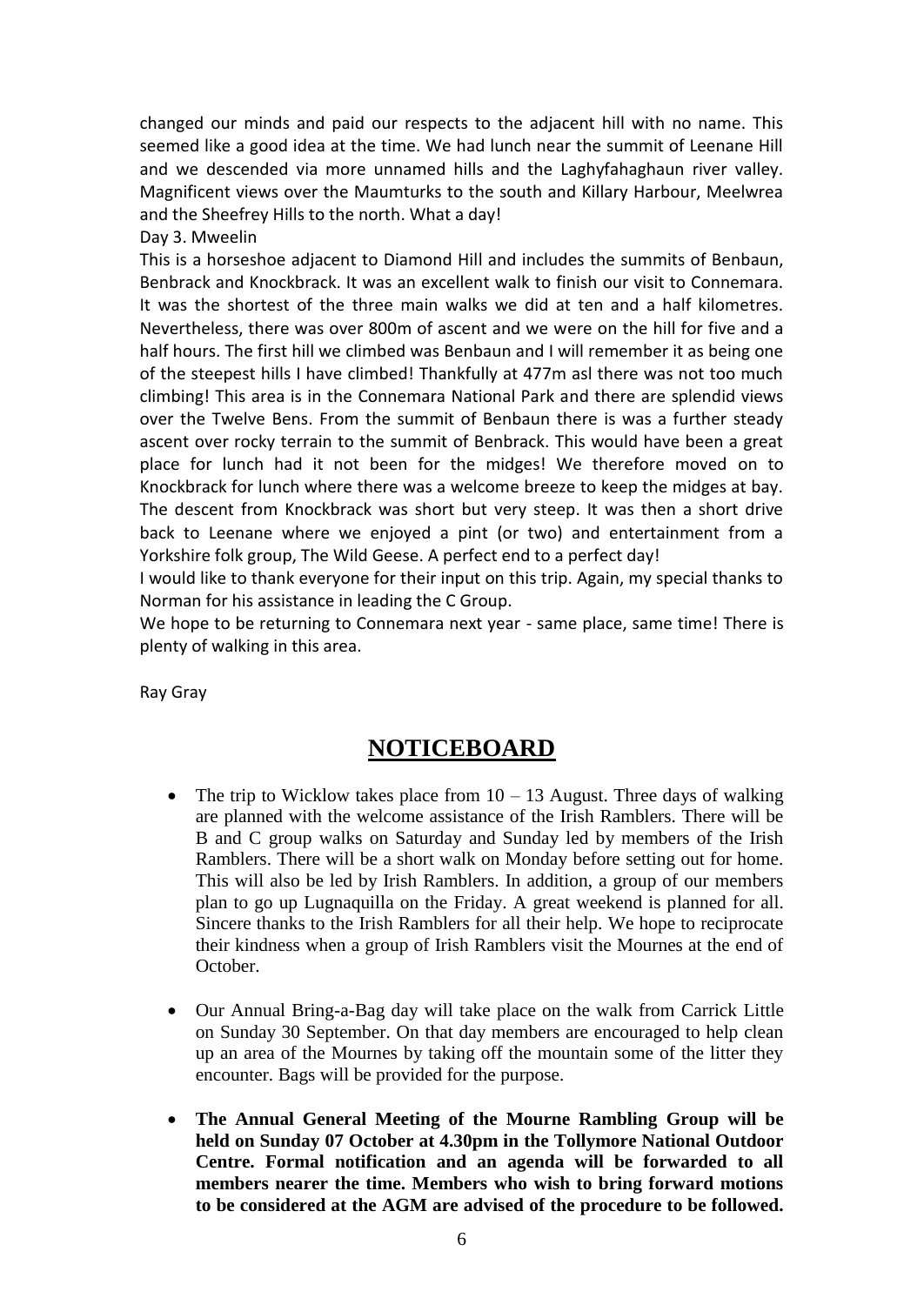**Ideally, proposals should be passed in writing to the Secretary, George Acheson, 26 Ballymena Road, Doagh, Ballyclare, BT39 0QR, by 31 August, in order that that they may be included in the agenda circulated to the membership. However, the Constitution allows motions to be added to the agenda at the start of the meeting, provided a majority of members agree. All motions must have a Proposer and Seconder, at least one of whom must be present at the meeting.**

- **Please make a note that because of the dinner being held in January 2019 as the first event in the celebration of the Mourne Rambling Group 50th Anniversary, there will not be a Christmas Dinner for the group this December.**
- A group of the Irish Ramblers (Dublin) are coming to the Mournes at the end of October. They wish to join us on the walk on Sunday 28 October from Meelmore Lodge. Hopefully we will have a very enjoyable walk in their company. We may also accompany them on their Saturday walk if they wish us to help out. I will keep you informed by email of developments as we get nearer the time.
- The next issue of the club Newsletter will be in November 2018.